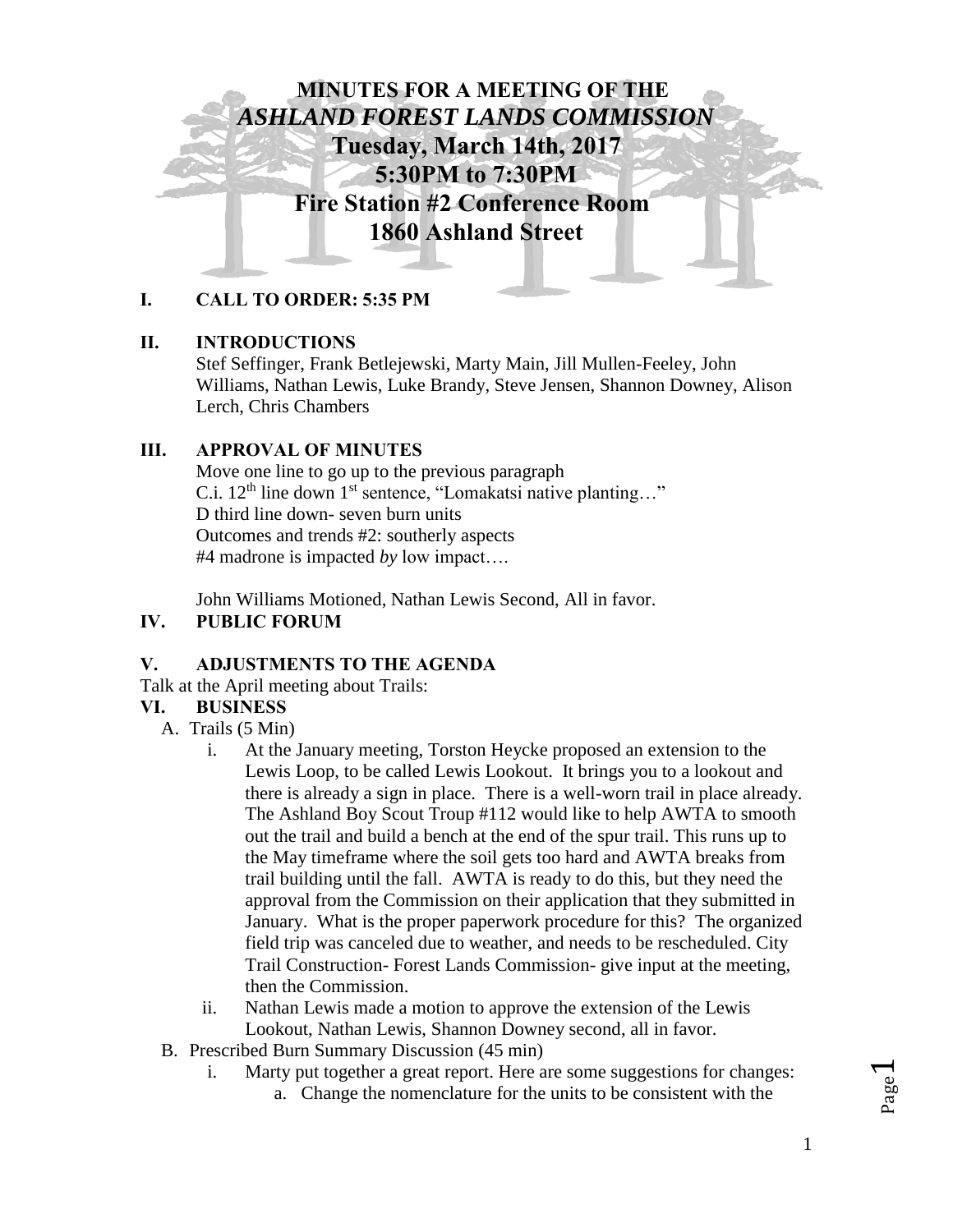Ashland Forest Plan? Change it to "Lower Watershed, Unit A."

- b. We should also add the units into the map
- c. Describe the dead wood using the habitat classification
- ii. Chris updated the Commission on planned burns for spring 2017. Finish E5/B5-2 next to the Red Queen Trail, E1/B sits between two previously burned units, and T/U is next to the city granite pit. Marty Main and Tom Murphy are also working on a burn plan for Siskiyou Mountain Park up from the waterfall, which includes some private property. Lomakatsi started working this week on a 42 acre thinning project on Acid Castle property. The Community Justice Crew is pulling out Scotch broom by hand. Plant Association Group (PAG) can be found on the Ashland Forest Plan Maps.
	- a. Acid Castle Rocks is not covered in the Ashland Forest Plan. Do we need another chapter in the Ashland Forest Plan to integrate newly acquired forest parcels? Frank will send a list of typos to John and he will update the online version of the plan. Including new properties will have to wait for at least a yearly update.
- iii. Marty gave a landscape level overview of burn units. The risk of wildfire to the City of Ashland is at the wildland-urban interface. The current burn units are strategically planned to help suppress a fire on either side of Ashland Creek. Are some of the older units near Reeder Reservoir M2-M1 ready for a reburn? This would be a project to tie in with a larger Forest Service burn in order to maximize the effectiveness.
- iv. There is a misconception that the prescribed burn projects will stop a fire. The up to date burn treatments will have different fire effects but there will still be fire. These projects are trying to achieve more acres burned but at a lower intensity. Chris could write an "Alarm Box" column about this tradeoff.
- C. Climate Energy Action Plan (CEAP) Implementation (30 min)
	- i. The Commission would like to help with the implementation of the CEAP. The Ashland Forest Plan is incorporated into the CEAP. Frank proposed a project to Strategy NS-1-1: Promote Ecosystem Resilience. We could organize the 25 year plot data from the watershed that has not been thoroughly analyzed and answer some questions. How has the forest developed over the last 25 years? How can we use this data to support our CEAP? Chris and Marty are going to update the 10 year trend data with the OWEB. NS-1-3: Ashland Ponds project. NS-1-4: Share the late successional reserve maps. This topic can wait until summer.
- D. Trails and Recreation (10 min)
	- i. Parks put a new sign at Bandersnatch. Installed a few signs on Hitt Road saying "Hitt Road Trail," "Mixed Trail Traffic," "Slow". Taking out the blind corners of manzanita on the trail. Lots of tree work this month, including a huge hanger at Oredson-Todd Woods. Removed 3 hangers in 1 big madrone at the new Jabberwocky trail and one at Bandersnatch. Felled 15 snags at Bandersnatch, all Douglas-fir between 7-17 inches in diameter. Cleared duff and madrone on Ponderosa pines with JC Correctional Crew to prep for underburns (Siskiyou Mtn Park). Pulled 2 acres of Scotch

Page  $\mathrel{\sim}$